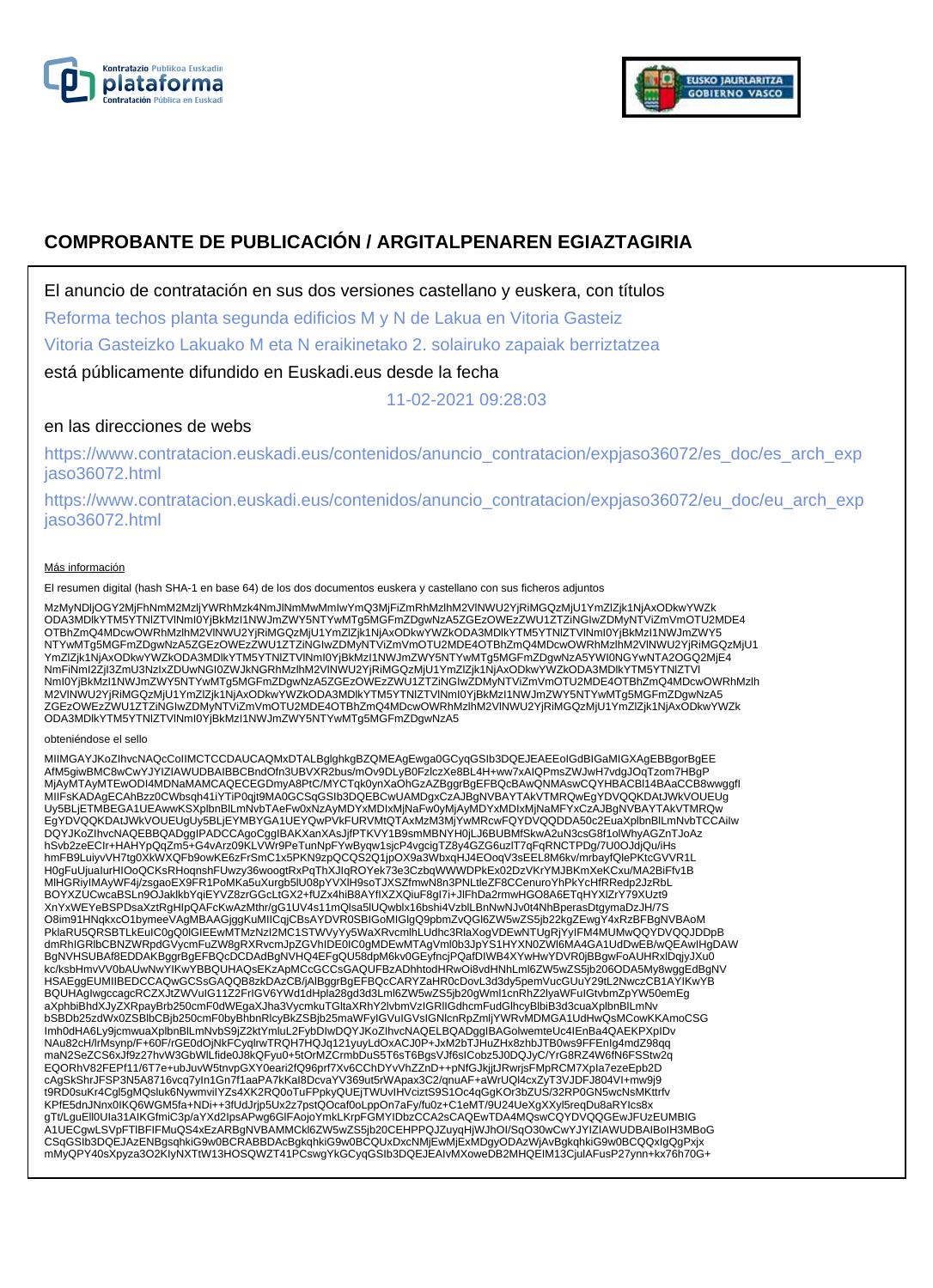



UhJTVtoN0Y8EXJIZMFAwPKQ6MDgxCzAJBgNVBAYTAkVTMRQwEgYDVQQKDAtJWkVOUEUgUy5BLjETMBEGA1UEAwwKSXplbnBlLmNv bQIQc89AIm7KoeNYmE4j9Ko7fTANBqkqhkiG9w0BAQEFAASCAqBXoWIGqAXF0rJdsNWVm12qDsBtHwNc8An6enhuLkXYuayVfPwX BbeRKItgyy6PxGL+vhyaj33icVmcSZDXf3Tqwu2k7Z2Yh9VQW9jJfQV2KRNMavoTxUJnFFK8C8LAM+OG7fMG5AqEIAwiTbUEWHI efDHtTYnu5/fDzQOXK62RKxjGRrqaB98VpcYTyXDGE6vd415hdptTDhbcoLHXDIJeXhxZaUDKwSDhEXbSyAXmA1uQ8hgkc6QZeN8 7cM16dVFU2xAmunAup9UGs8/Y9Iz6I0YKr/u+mX0c2QYQ6WvMmMRUWs8isfcbLb4FQd2AW2zOwPtXAGZbJercLPUkhpfzewJ46eF k7114r9y25rzQrWd2g9Zeh0A79NVy7GmNb8Mfmmzxe3TLz5eoOsSkTXNCOtqfeEHhrK5MUMQAy58JdsCGw2Z+56IAQiQFSGKmYzY pXz7l/rY+KwaaStgkCWMXLhJ8r3myKRJxDeHhQWQg/ngQkUqs65xB+DPO1XM+06pvoaWEGjymgkKf8l8+0x0H9QFNUBiapjnna/p<br>uTD9yiW+uEAK6zY+hS99b2KMgtK0n8veQU2wFl9jYWbYCnU6V3Sa9+7FA8FXmq947gX8lUK6gOYdXo6smMNsjTqc7PpO7NVtok8E 4+FS6TwHep7sldxtrz1VbPWx/3uANaR+IA==

Kontratuaren iragarkia, gaztelaniaz eta eskaraz, izenburuekin

Reforma techos planta segunda edificios M y N de Lakua en Vitoria Gasteiz

Vitoria Gasteizko Lakuako M eta N eraikinetako 2. solairuko zapaiak berriztatzea

### Euskadi.eus webgunean argitaratzen da data honetatik

2021-02-11 09:28:03

### web hauen helbideetan

https://www.contratacion.euskadi.eus/contenidos/anuncio\_contratacion/expjaso36072/es\_doc/es\_arch\_exp jaso36072.html

https://www.contratacion.euskadi.eus/contenidos/anuncio\_contratacion/expjaso36072/eu\_doc/eu\_arch\_exp jaso36072.html

#### Informazio gehiago

Bi dokumentuen (euskara eta gaztelania) laburpen digitala (hash SHA-1, 64 oinarriarekin), erantsitako fitxategiekin

MzMyNDIjOGY2MjFhNmM2MzIjYWRhMzk4NmJlNmMwMmlwYmQ3MjFiZmRhMzlhM2VINWU2YjRiMGQzMjU1YmZIZjk1NjAxODkwYWZk YmZlZjk1NjAxODkwYWZkODA3MDlkYTM5YTNIZTVlNml0YjBkMzl1NWJmZWY5NTYwMTg5MGFmZDgwNzA5YWI0NGYwNTA2OGQ2MjE4 NmFiNmI2ZjI3ZmU3NzIxZDUwNGI0ZWJkNGRhMzIhM2VINWU2YjRiMGQzMjU1YmZIZjk1NjAxODkwYWZkODA3MDlkYTM5YTNIZTVI Nml0YjBkMzI1NWJmZWY5NTYwMTg5MGFmZDgwNzA5ZGEzOWEzZWU1ZTZiNGIwZDMyNTViZmVmOTU2MDE4OTBhZmQ4MDcwOWRhMzlh M2VINWU2YjRiMGQzMjU1YmZlZjk1NjAxODkwYWZkODA3MDlkYTM5YTNlZTVlNml0YjBkMzl1NWJmZWY5NTYwMTg5MGFmZDgwNzA5 ZGEzOWEzZWU1ZTZiNGIwZDMyNTViZmVmOTU2MDE4OTBhZmQ4MDcwOWRhMzlhM2VINWU2YjRiMGQzMjU1YmZlZjk1NjAxODkwYWZk ODA3MDIkYTM5YTNIZTVINmI0YjBkMzI1NWJmZWY5NTYwMTg5MGFmZDgwNzA5

denboran digitalki zigilatu zuena

#### zigilua lortzen

MIIMGAYJKoZIhvcNAQcCoIIMCTCCDAUCAQMxDTALBqlqhkqBZQMEAqEwqa0GCyqGSIb3DQEJEAEEoIGdBIGaMIGXAqEBBqorBqEE AfM5giwBMC8wCwYJYIZIAWUDBAIBBCBndOfn3UBVXR2bus/mOv9DLyB0FzIczXe8BL4H+ww7xAIQPmsZWJwH7vdgJOqTzom7HBgP MjAyMTAyMTEwODI4MDNaMAMCAQECEGDmyA8PtC/MYCTqk0ynXaOhGzAZBggrBgEFBQcBAwQNMAswCQYHBACBI14BAaCCB8wwggfl MIIFsKADAgECAhBzz0CWbsqh41iYTiP0qjt9MA0GCSqGSIb3DQEBCwUAMDgxCzAJBgNVBAYTAkVTMRQwEgYDVQQKDAtJWkVOUEUG Uy5BLjETMBEGA1UEAwwKSXplbnBlLmNvbTAeFw0xNzAyMDYxMDlxMjNaFw0yMjAyMDYxMDlxMjNaMFYxCzAJBgNVBAYTAkVTMRQw EgYDVQQKDAtJWkVOUEUgUy5BLjEYMBYGA1UEYQwPVkFURVMtQTAxMzM3MjYwMRcwFQYDVQQDDA50c2EuaXplbnBlLmNvbTCCAilw DQYJKoZIhvcNAQEBBQADggIPADCCAgoCggIBAKXanXAsJjfPTKVY1B9smMBNYH0jLJ6BUBMfSkwA2uN3csG8f1olWhyAGZnTJoAz H0gFuUjualurHIOoQCKsRHoqnshFUwzy36woogtRxPqThXJlqROYek73e3CzbqWWWDPkEx02DzVKrYMJBKmXeKCxu/MA2BiFfv1B MIHGRIyIMAyWF4j/zsgaoEX9FR1PoMKa5uXurgb5lU08pYVXIH9soTJXSZfmwN8n3PNLtleZF8CCenuroYhPkYcHfRRedp2JzRbL BOYXZUCwcaBSLn9OJaklkbYqiEYVZ8zrGGcLtGX2+fUZx4hiB8AYfIXZXQiuF8gl7i+JlFhDa2rmwHGO8A6ETqHYXIZrY79XUzt9 XnYxWEYeBSPDsaXztRgHlpQAFcKwAzMthr/gG1UV4s11mQlsa5lUQwblx16bshi4VzblLBnNwNJv0t4NhBperasDtgymaDzJH/7S O8im91HNqkxcO1bymeeVAgMBAAGjggKuMIICqjCBsAYDVR0SBIGoMIGIgQ9pbmZvQGl6ZW5wZS5jb22kgZEwgY4xRzBFBgNVBAoM PklaRU5QRSBTLkEuIC0gQ0IGIEEwMTMzNzI2MC1STWVyYy5WaXRvcmlhLUdhc3RlaXogVDEwNTUgRjYyIFM4MUMwQQYDVQQJDDpB dmRhIGRIbCBNZWRpdGVycmFuZW8gRXRvcmJpZGVhIDE0IC0gMDEwMTAgVml0b3JpYS1HYXN0ZWl6MA4GA1UdDwEB/wQEAwIHgDAW<br>BgNVHSUBAf8EDDAKBggrBgEFBQcDCDAdBgNVHQ4EFgQU58dpM6kv0GEyfncjPQafDIWB4XYwHwYDVR0jBBgwFoAUHRxlDqjyJXu0 kc/ksbHmvVV0bAUwNwYIKwYBBQUHAQsEKzApMCcGCCsGAQUFBzADhhtodHRwOi8vdHNhLml6ZW5wZS5ib206ODA5Mv8wqqEdBqNV